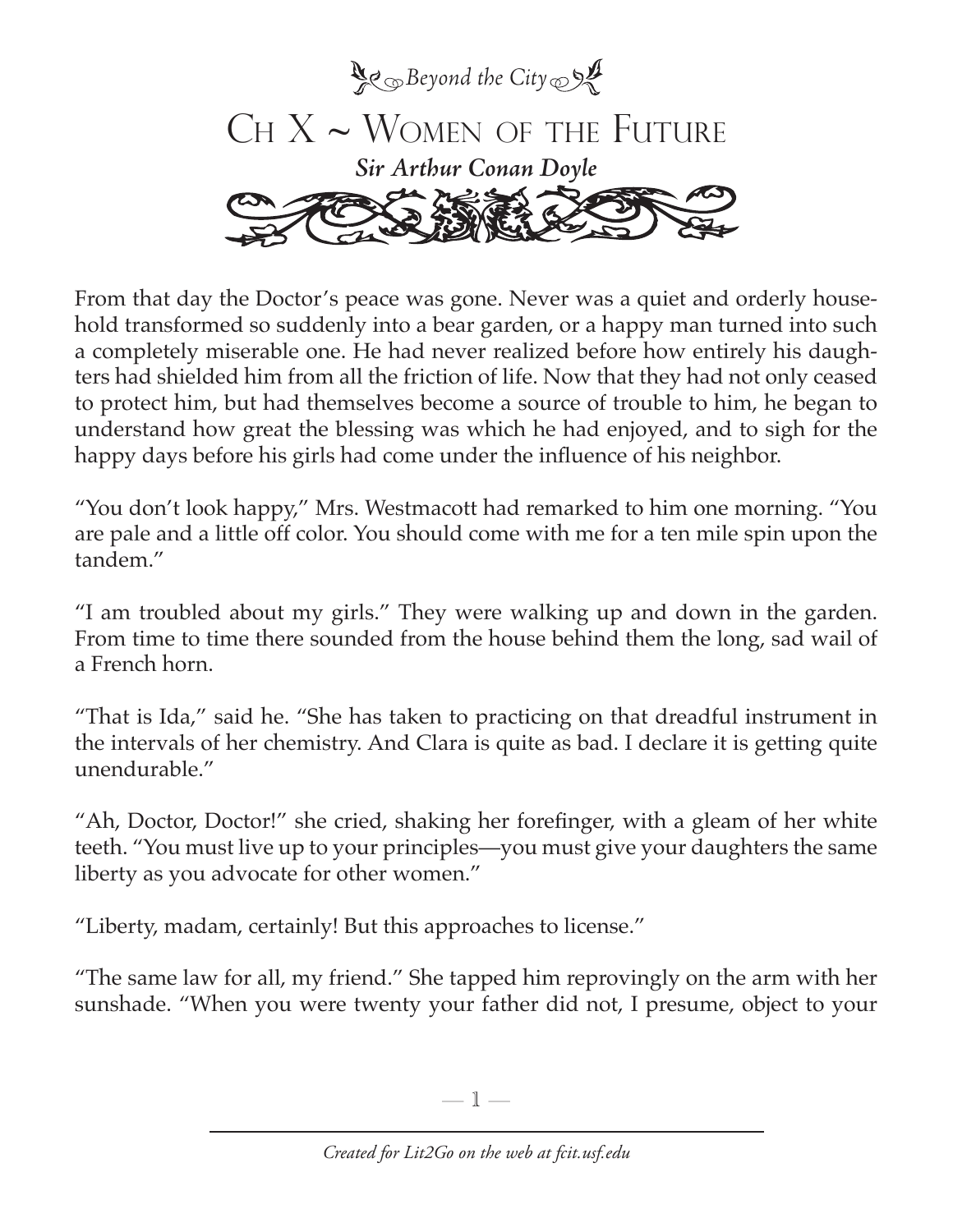learning chemistry or playing a musical instrument. You would have thought it tyranny if he had."

"But there is such a sudden change in them both."

"Yes, I have noticed that they have been very enthusiastic lately in the cause of liberty. Of all my disciples I think that they promise to be the most devoted and consistent, which is the more natural since their father is one of our most trusted champions."

The Doctor gave a twitch of impatience. "I seem to have lost all authority," he cried.

"No, no, my dear friend. They are a little exuberant at having broken the trammels of custom. That is all."

"You cannot think what I have had to put up with, madam. It has been a dreadful experience. Last night, after I had extinguished the candle in my bedroom, I placed my foot upon something smooth and hard, which scuttled from under me. Imagine my horror! I lit the gas, and came upon a well-grown tortoise which Clara has thought fit to introduce into the house. I call it a filthy custom to have such pets."

Mrs. Westmacott dropped him a little courtesy. "Thank you, sir," said she. "That is a nice little side hit at my poor Eliza."

"I give you my word that I had forgotten about her," cried the Doctor, flushing. "One such pet may no doubt be endured, but two are more than I can bear. Ida has a monkey which lives on the curtain rod. It is a most dreadful creature. It will remain absolutely motionless until it sees that you have forgotten its presence, and then it will suddenly bound from picture to picture all round the walls, and end by swinging down on the bell-rope and jumping on to the top of your head. At breakfast it stole a poached egg and daubed it all over the door handle. Ida calls these outrages amusing tricks."

"Oh, all will come right," said the widow reassuringly.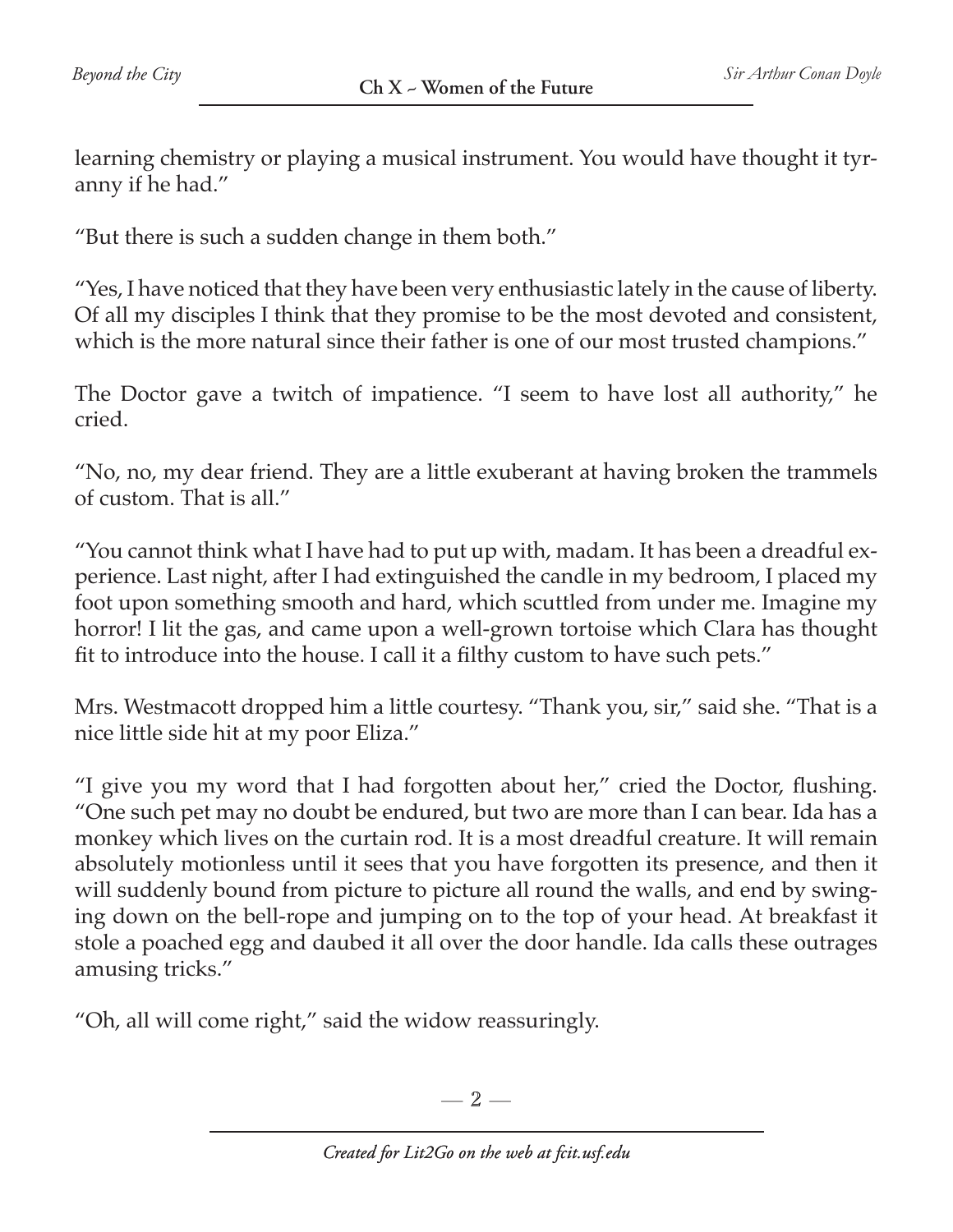"And Clara is as bad, Clara who used to be so good and sweet, the very image of her poor mother. She insists upon this preposterous scheme of being a pilot, and will talk of nothing but revolving lights and hidden rocks, and codes of signals, and nonsense of the kind."

"But why preposterous?" asked his companion. "What nobler occupation can there be than that of stimulating commerce, and aiding the mariner to steer safely into port? I should think your daughter admirably adapted for such duties."

"Then I must beg to differ from you, madam."

"Still, you are inconsistent."

"Excuse me, madam, I do not see the matter in the same light. And I should be obliged to you if you would use your influence with my daughter to dissuade her."

"You wish to make me inconsistent too."

"Then you refuse?"

"I am afraid that I cannot interfere."

The Doctor was very angry. "Very well, madam," said he. "In that case I can only say that I have the honor to wish you a very good morning." He raised his broad straw hat and strode away up the gravel path, while the widow looked after him with twinkling eyes. She was surprised herself to find that she liked the Doctor better the more masculine and aggressive he became. It was unreasonable and against all principle, and yet so it was and no argument could mend the matter.

Very hot and angry, the Doctor retired into his room and sat down to read his paper. Ida had retired, and the distant wails of the bugle showed that she was upstairs in her boudoir. Clara sat opposite to him with her exasperating charts and her blue

 $-3-$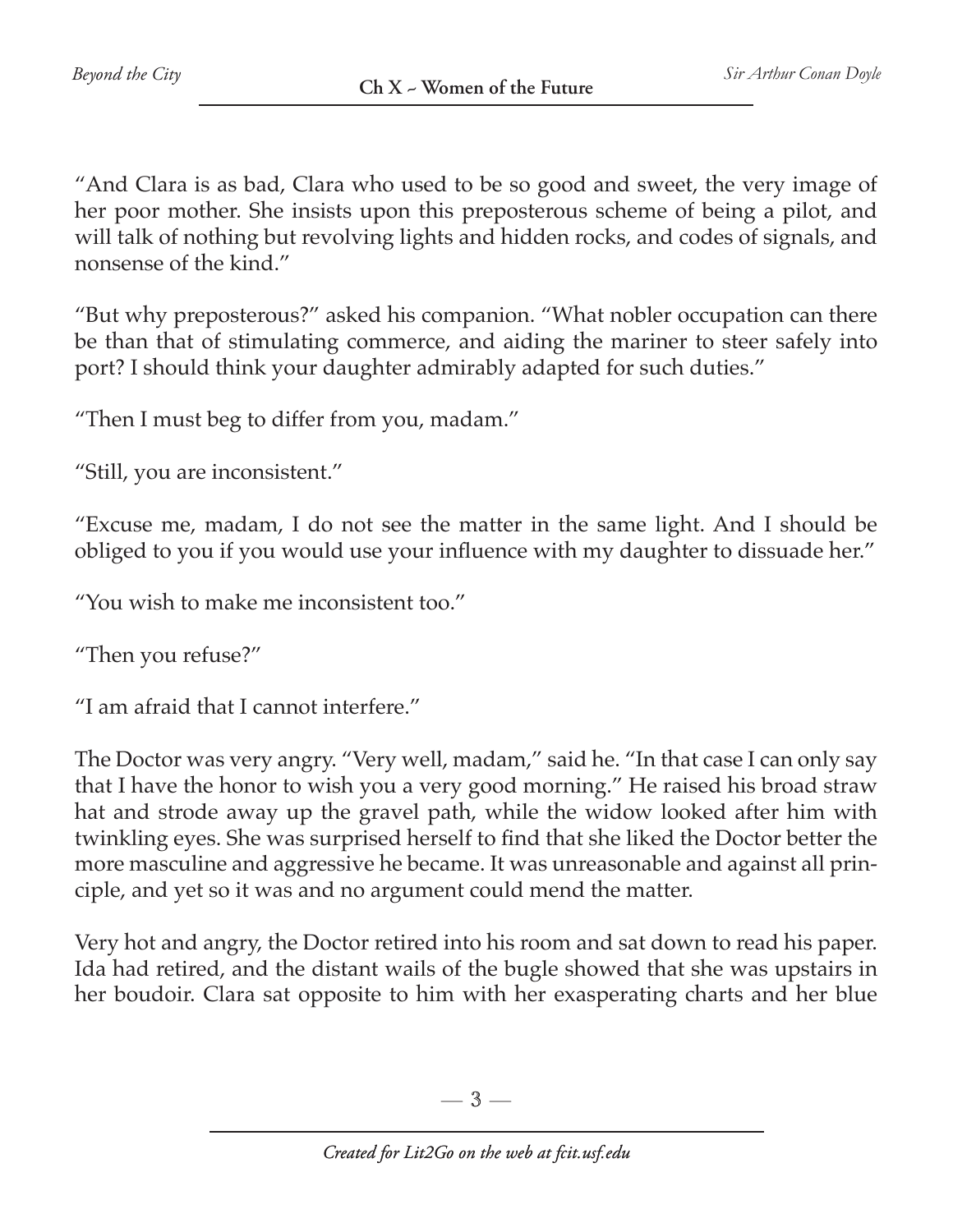book. The Doctor glanced at her and his eyes remained fixed in astonishment upon the front of her skirt.

"My dear Clara," he cried, "you have torn your skirt!"

His daughter laughed and smoothed out her frock. To his horror he saw the red plush of the chair where the dress ought to have been. "It is all torn!" he cried. "What have you done?"

"My dear papa!" said she, "what do you know about the mysteries of ladies' dress? This is a divided skirt."

Then he saw that it was indeed so arranged, and that his daughter was clad in a sort of loose, extremely long knickerbockers.

"It will be so convenient for my sea-boots," she explained.

Her father shook his head sadly. "Your dear mother would not have liked it, Clara," said he.

For a moment the conspiracy was upon the point of collapsing. There was something in the gentleness of his rebuke, and in his appeal to her mother, which brought the tears to her eyes, and in another instant she would have been kneeling beside him with everything confessed, when the door flew open and her sister Ida came bounding into the room. She wore a short grey skirt, like that of Mrs. Westmacott, and she held it up in each hand and danced about among the furniture.

"I feel quite the Gaiety girl!" she cried. "How delicious it must be to be upon the stage! You can't think how nice this dress is, papa. One feels so free in it. And isn't Clara charming?"

"Go to your room this instant and take it off!" thundered the Doctor. "I call it highly improper, and no daughter of mine shall wear it."

 $-4-$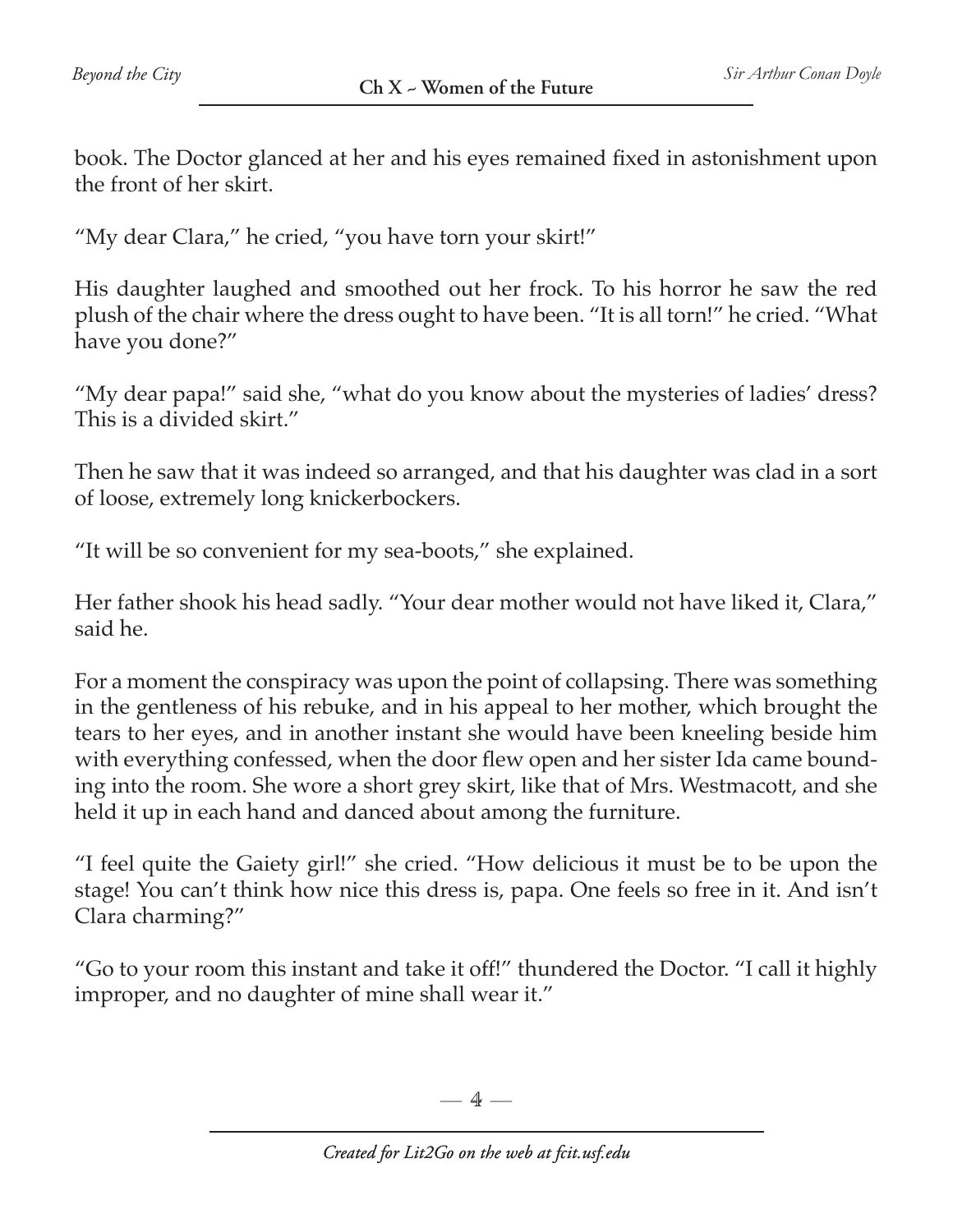"Papa! Improper! Why, it is the exact model of Mrs. Westmacott's."

"I say it is improper. And yours also, Clara! Your conduct is really outrageous. You drive me out of the house. I am going to my club in town. I have no comfort or peace of mind in my own house. I will stand it no longer. I may be late to-night—I shall go to the British Medical meeting. But when I return I shall hope to find that you have reconsidered your conduct, and that you have shaken yourself clear of the pernicious influences which have recently made such an alteration in your conduct." He seized his hat, slammed the dining-room door, and a few minutes later they heard the crash of the big front gate.

"Victory, Clara, victory!" cried Ida, still pirouetting around the furniture. "Did you hear what he said? Pernicious influences! Don't you understand, Clara? Why do you sit there so pale and glum? Why don't you get up and dance?"

"Oh, I shall be so glad when it is over, Ida. I do hate to give him pain. Surely he has learned now that it is very unpleasant to spend one's life with reformers."

"He has almost learned it, Clara. Just one more little lesson. We must not risk all at this last moment."

"What would you do, Ida? Oh, don't do anything too dreadful. I feel that we have gone too far already."

"Oh, we can do it very nicely. You see we are both engaged and that makes it very easy. Harold will do what you ask him, especially as you have told him the reason why, and my Charles will do it without even wanting to know the reason. Now you know what Mrs. Westmacott thinks about the reserve of young ladies. Mere prudery, affectation, and a relic of the dark ages of the Zenana. Those were her words, were they not?"

"What then?"

—  $5-$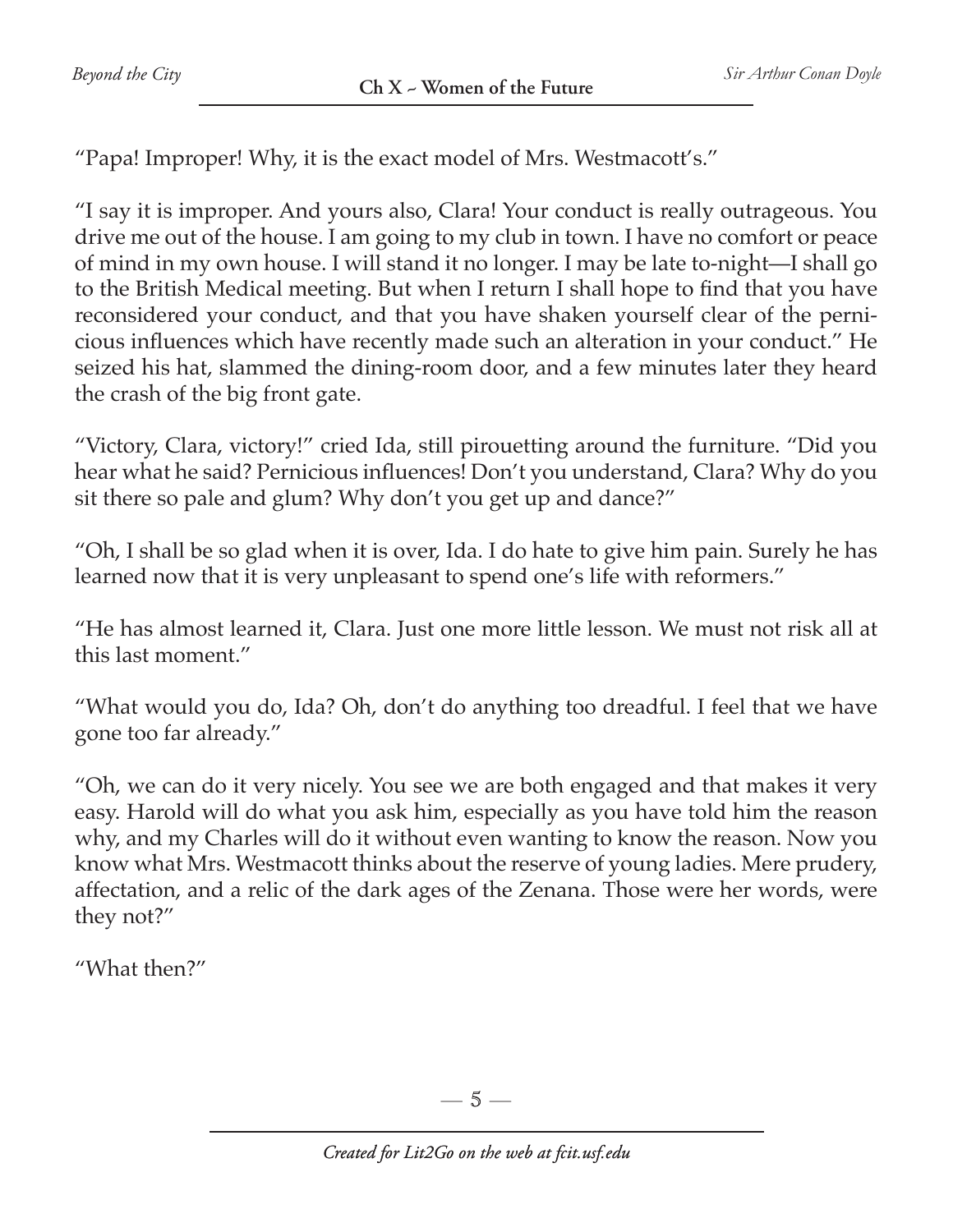"Well, now we must put it in practice. We are reducing all her other views to practice, and we must not shirk this one.

"But what would you do? Oh, don't look so wicked, Ida! You look like some evil little fairy, with your golden hair and dancing, mischievous eyes. I know that you are going to propose something dreadful!"

"We must give a little supper to-night."

"We? A supper!"

"Why not? Young gentlemen give suppers. Why not young ladies?"

"But whom shall we invite?"

"Why, Harold and Charles of course."

"And the Admiral and Mrs. Hay Denver?"

"Oh, no. That would be very old-fashioned. We must keep up with the times, Clara."

"But what can we give them for supper?"

"Oh, something with a nice, fast, rollicking, late-at-night-kind of flavor to it. Let me see! Champagne, of course—and oysters. Oysters will do. In the novels, all the naughty people take champagne and oysters. Besides, they won't need any cooking. How is your pocket- money, Clara?"

"I have three pounds."

"And I have one. Four pounds. I have no idea how much champagne costs. Have you?"

—  $6-$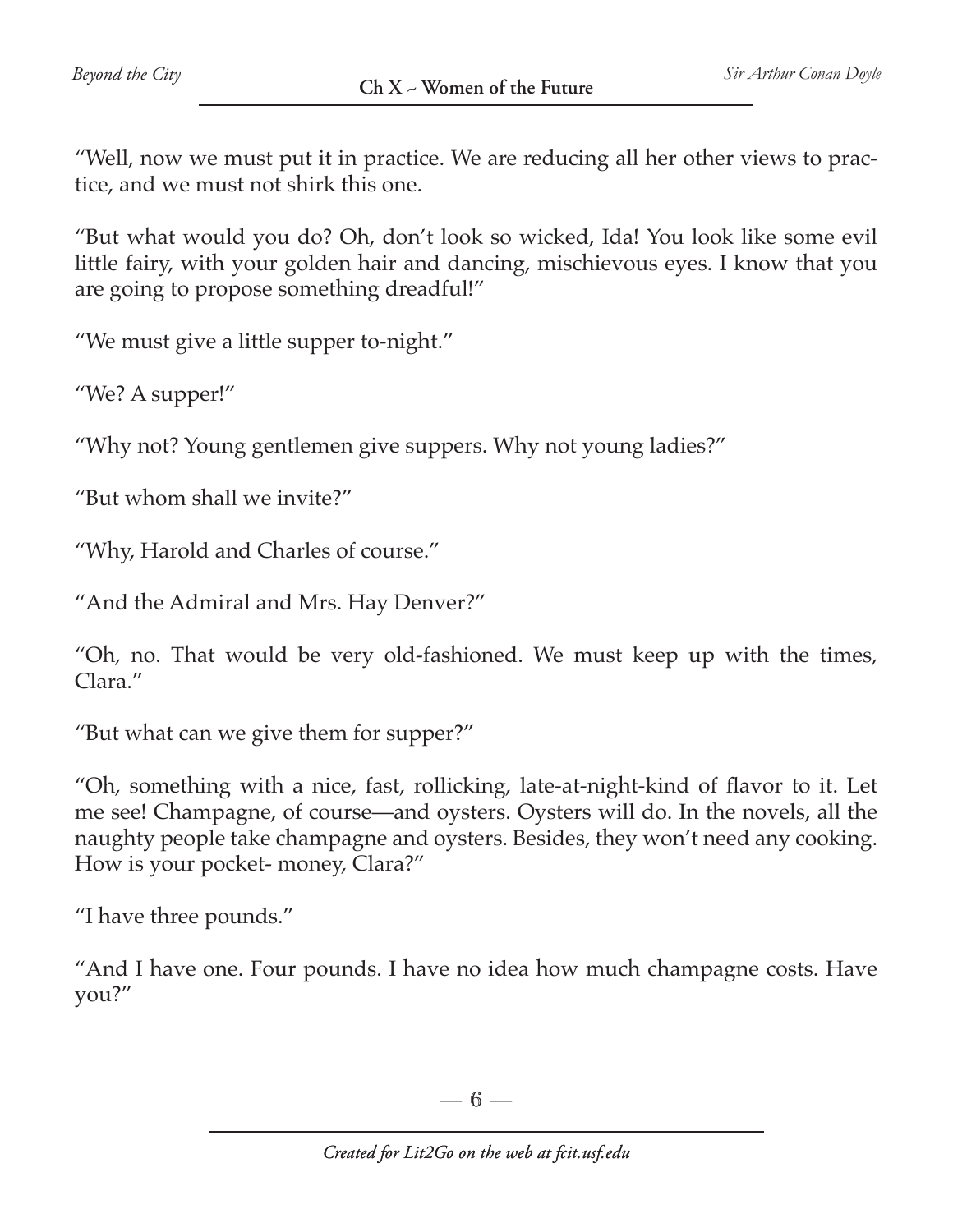"Not the slightest."

"How many oysters does a man eat?"

"I can't imagine."

"I'll write and ask Charles. No, I won't. I'll ask Jane. Ring for her, Clara. She has been a cook, and is sure to know."

Jane, on being cross-questioned, refused to commit herself beyond the statement that it depended upon the gentleman, and also upon the oysters. The united experience of the kitchen, however, testified that three dozen was a fair provision.

"Then we shall have eight dozen altogether," said Ida, jotting down all her requirements upon a sheet of paper. "And two pints of champagne. And some brown bread, and vinegar, and pepper. That's all, I think. It is not so very difficult to give a supper after all, is it, Clara?"

"I don't like it, Ida. It seems to me to be so very indelicate."

"But it is needed to clinch the matter. No, no, there is no drawing back now, Clara, or we shall ruin everything. Papa is sure to come back by the 9:45. He will reach the door at 10. We must have everything ready for him. Now, just sit down at once, and ask Harold to come at nine o'clock, and I shall do the same to Charles."

The two invitations were dispatched, received and accepted. Harold was already a confidant, and he understood that this was some further development of the plot. As to Charles, he was so accustomed to feminine eccentricity, in the person of his aunt, that the only thing which could surprise him would be a rigid observance of etiquette. At nine o'clock they entered the dining-room of Number 2, to find the master of the house absent, a red-shaded lamp, a snowy cloth, a pleasant little feast, and the two whom they would have chosen, as their companions. A merrier party never met, and the house rang with their laughter and their chatter.

 $-7-$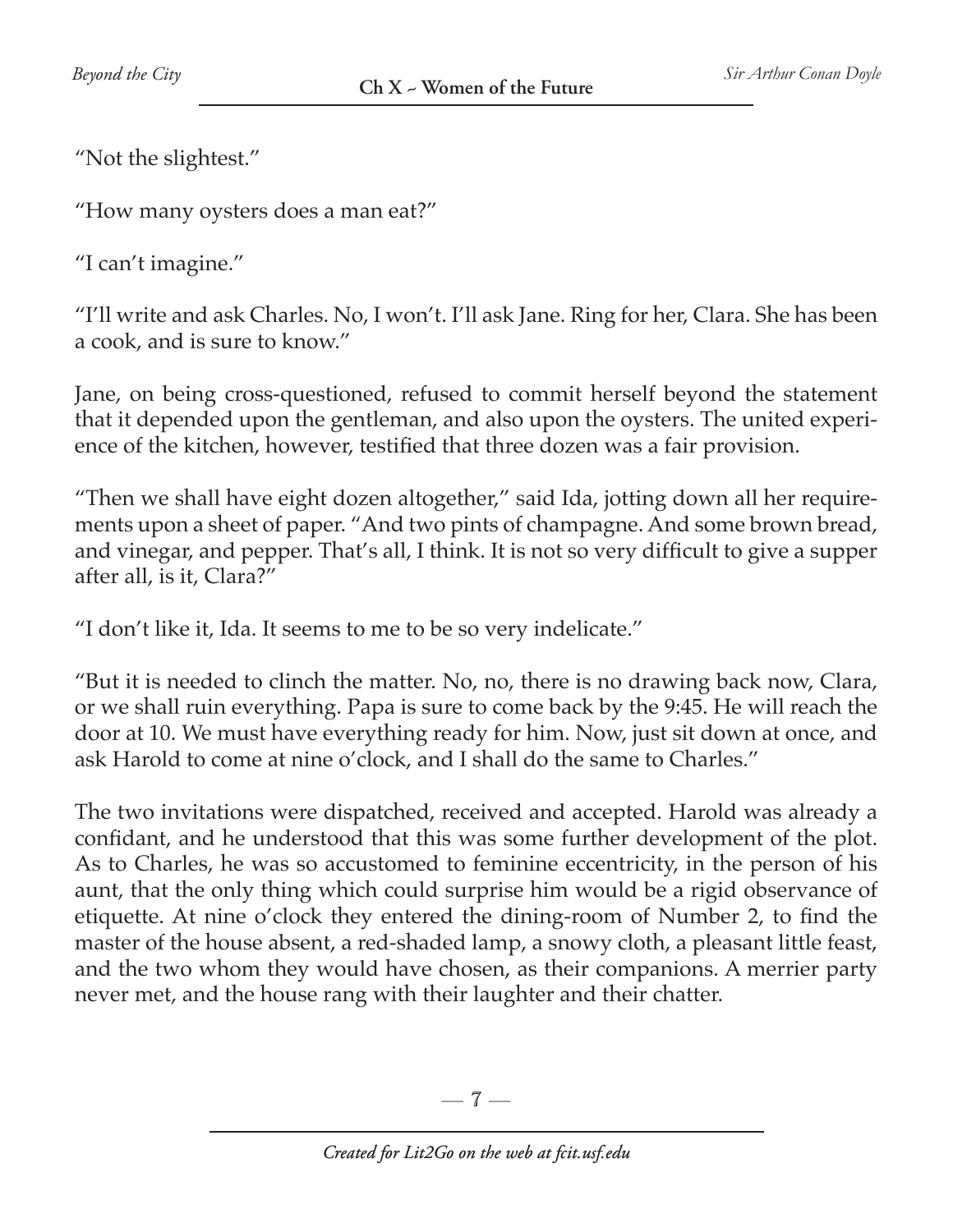"It is three minutes to ten," cried Clara, suddenly, glancing at the clock.

"Good gracious! So it is! Now for our little tableau!" Ida pushed the champagne bottles obtrusively forward, in the direction of the door, and scattered oyster shells over the cloth.

"Have you your pipe, Charles?"

"My pipe! Yes."

"Then please smoke it. Now don't argue about it, but do it, for you will ruin the effect otherwise."

The large man drew out a red case, and extracted a great yellow meerschaum, out of which, a moment later, he was puffing thick wreaths of smoke. Harold had lit a cigar, and both the girls had cigarettes.

"That looks very nice and emancipated," said Ida, glancing round. "Now I shall lie on this sofa. So! Now, Charles, just sit here, and throw your arm carelessly over the back of the sofa. No, don't stop smoking. I like it. Clara, dear, put your feet upon the coal-scuttle, and do try to look a little dissipated. I wish we could crown ourselves with flowers. There are some lettuces on the sideboard. Oh dear, here he is! I hear his key." She began to sing in her high, fresh voice a little snatch from a French song, with a swinging tra la-la chorus.

The Doctor had walked home from the station in a peaceable and relenting frame of mind, feeling that, perhaps, he had said too much in the morning, that his daughters had for years been models in every way, and that, if there had been any change of late, it was, as they said themselves, on account of their anxiety to follow his advice and to imitate Mrs. Westmacott. He could see clearly enough now that that advice was unwise, and that a world peopled with Mrs. Westmacotts would not be a happy or a soothing one. It was he who was, himself, to blame, and he was grieved by the thought that perhaps his hot words had troubled and saddened his two girls.

 $-8-$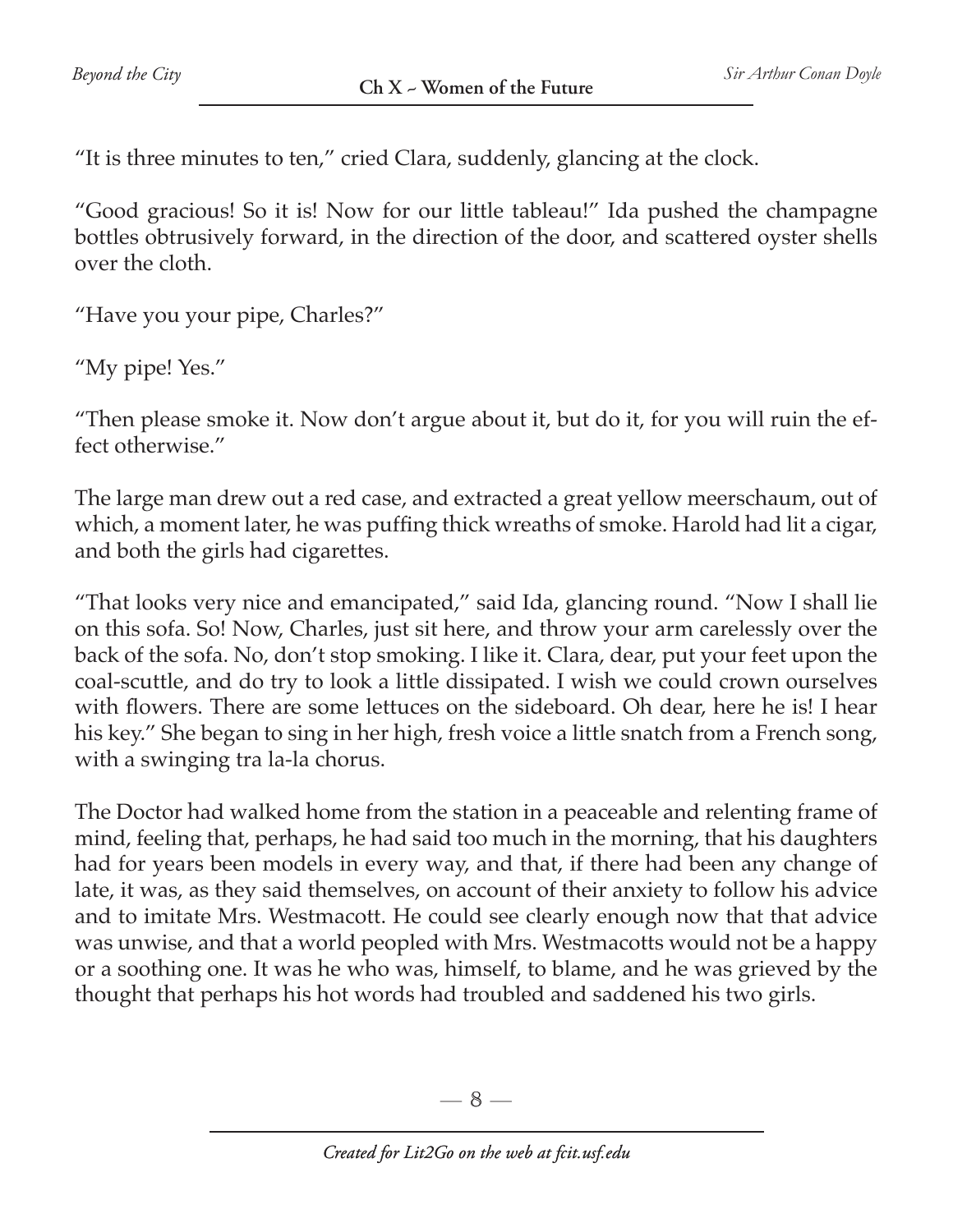This fear, however, was soon dissipated. As he entered his hall he heard the voice of Ida uplifted in a rollicking ditty, and a very strong smell of tobacco was borne to his nostrils. He threw open the dining- room door, and stood aghast at the scene which met his eyes.

The room was full of the blue wreaths of smoke, and the lamp-light shone through the thin haze upon gold-topped bottles, plates, napkins, and a litter of oyster shells and cigarettes. Ida, flushed and excited, was reclining upon the settee, a wine-glass at her elbow, and a cigarette between her fingers, while Charles Westmacott sat beside her, with his arm thrown over the head of the sofa, with the suggestion of a caress. On the other side of the room, Clara was lounging in an arm-chair, with Harold beside her, both smoking, and both with wine-glasses beside them. The Doctor stood speechless in the doorway, staring at the Bacchanalian scene.

"Come in, papa! Do!" cried Ida. "Won't you have a glass of champagne?"

"Pray excuse me," said her father, coldly, "I feel that I am intruding. I did not know that you were entertaining. Perhaps you will kindly let me know when you have finished. You will find me in my study." He ignored the two young men completely, and, closing the door, retired, deeply hurt and mortified, to his room. A quarter of an hour afterwards he heard the door slam, and his two daughters came to announce that the guests were gone.

"Guests! Whose guests?" he cried angrily. "What is the meaning of this exhibition?"

"We have been giving a little supper, papa. They were our guests."

"Oh, indeed!" The Doctor laughed sarcastically. "You think it right, then, to entertain young bachelors late at night, to, smoke and drink with them, to—— Oh, that I should ever have lived to blush for my own daughters! I thank God that your dear mother never saw the day."

 $-9-$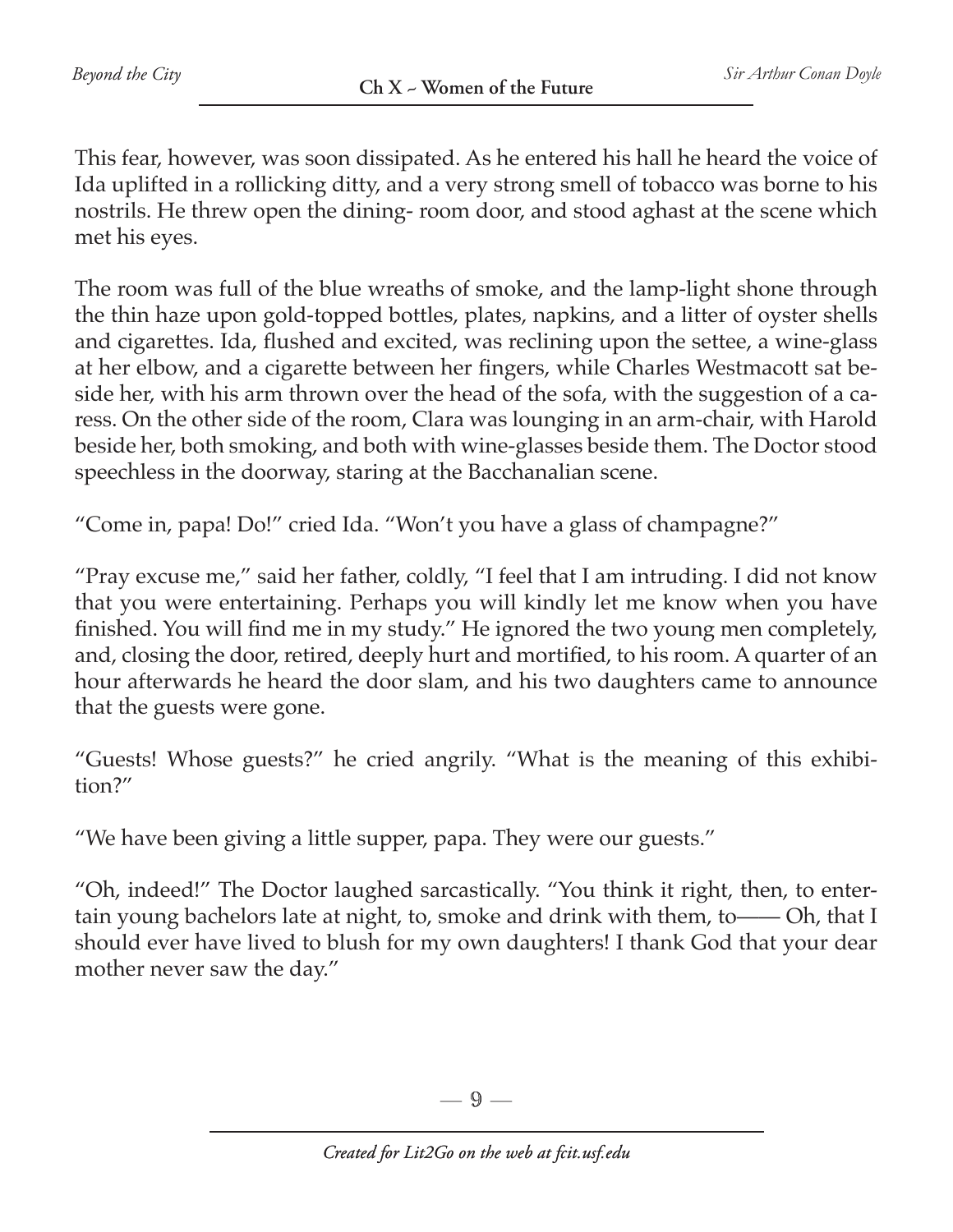"Dearest papa," cried Clara, throwing her arms about him. "Do not be angry with us. If you understood all, you would see that there is no harm in it."

"No harm, miss! Who is the best judge of that?"

"Mrs. Westmacott," suggested Ida, slyly.

The Doctor sprang from his chair. "Confound Mrs. Westmacott!" he cried, striking frenziedly into the air with his hands. "Am I to hear of nothing but this woman? Is she to confront me at every turn? I will endure it no longer."

"But it was your wish, papa."

"Then I will tell you now what my second and wiser wish is, and we shall see if you will obey it as you have the first."

"Of course we will, papa."

"Then my wish is, that you should forget these odious notions which you have imbibed, that you should dress and act as you used to do, before ever you saw this woman, and that, in future, you confine your intercourse with her to such civilities as are necessary between neighbors."

"We are to give up Mrs. Westmacott?"

"Or give up me."

"Oh, dear dad, how can you say anything so cruel?" cried Ida, burrowing her towsy golden hair into her father's shirt front, while Clara pressed her cheek against his whisker. "Of course we shall give her up, if you prefer it."

"Of course we shall, papa."

 $-10-$